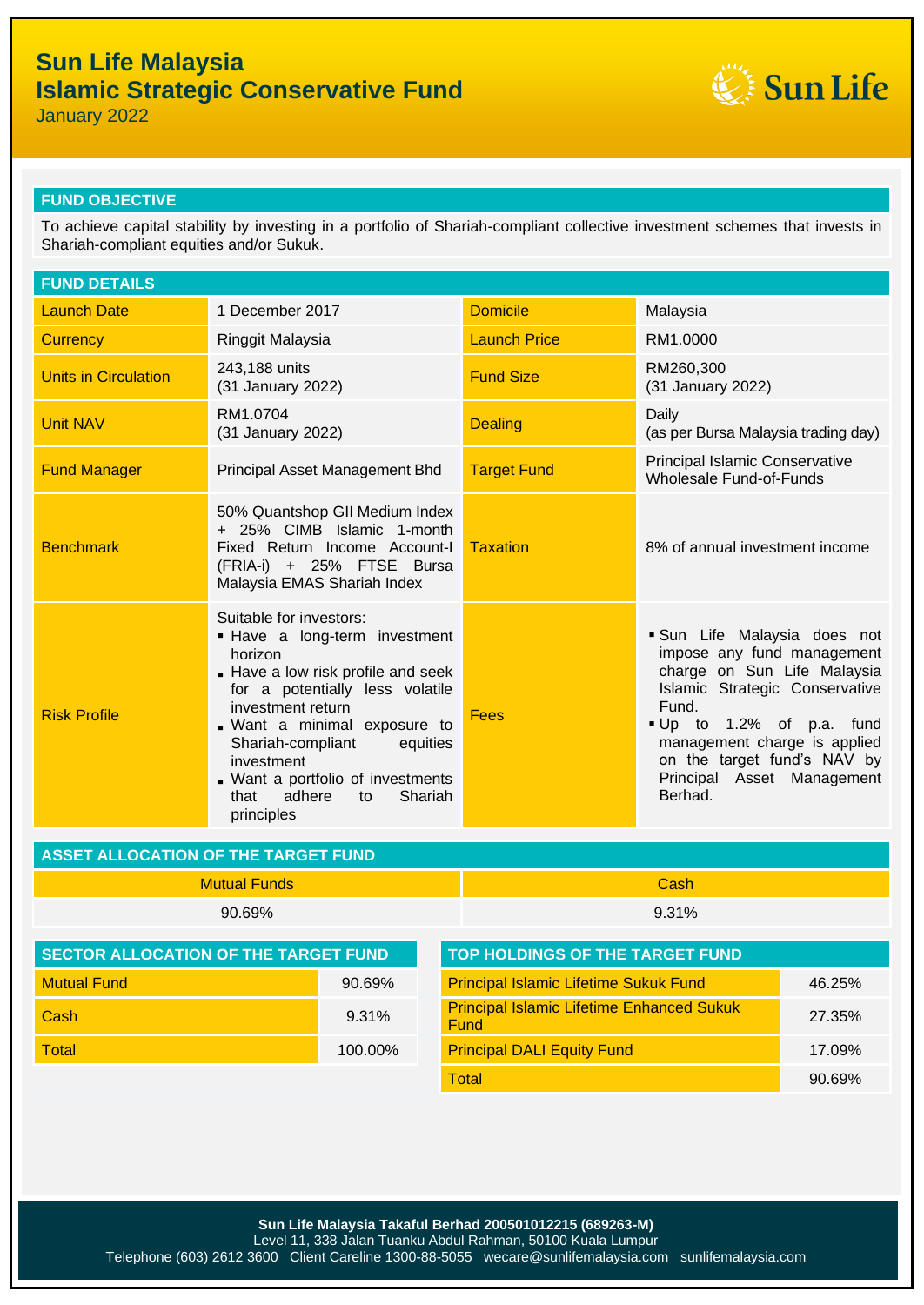

#### **PERFORMANCE RECORD**

This fund feeds into Principal Islamic Conservative Wholesale Fund-of-Funds ("target fund") with the objective to achieve capital stability by investing in a portfolio of Shariah-compliant collective investment schemes that invest in Shariahcompliant equities and/or Sukuk.

Table below shows the investment returns of Sun Life Malaysia Islamic Strategic Conservative Fund versus its benchmark as at 31 January 2022:

| $\frac{1}{2}$    | <b>YTD</b> | 1M      | 3M      | 6M      | 1-Year  | 3-Years | <b>Since</b><br><b>Inception</b> |
|------------------|------------|---------|---------|---------|---------|---------|----------------------------------|
| Fund*            | $-1.11$    | $-1.11$ | $-1.06$ | $-0.29$ | $-1.50$ | 6.85    | 7.04                             |
| <b>Benchmark</b> | $-1.17$    | $-1.17$ | $-1.42$ | $-1.09$ | $-2.44$ | 8.76    | 9.78                             |

*\* Calculation of past performance is based on NAV-to-NAV*

**Notice: Past performance of the fund is not an indication of its future performance which may differ. The fund performance is not guaranteed.**

#### **FUND MANAGER'S COMMENTS**

In January, the Fund fell 1.11% outperforming the benchmark by 0.06ppt as the Islamic Index fell 2.6% during the month with the broad-based selloff led by South Korea and Australia while Philippines and Indonesia posted positive returns.

The higher inflation print across many countries and resultant higher bond yields have reset the investment appetite for investors to the side of caution. With the US Fed's commentary sounding more hawkish, the market expectations implied by Fed Funds Futures is now pricing 5 rate hikes for 2022. The trajectory of bond yields from here-on would be a key indicator of any reversion in investor appetite.

In China, after the reduction in reserve requirement ratio and loan prime rate in December, the PBOC continued to lower its loan prime rate again in January by 10bps and also introduced targeted measures for property developers whereby debt accrued from acquiring distressed assets are excluded from compliance with the 'three red lines'.

Our view is that peak regulatory risk in China has passed. We are fully invested and plan to diversify our holdings across businesses to improve our portfolio's resilience. Our recent purchases were in the areas of med-tech, new energy vehicle supply chain, cement and energy. We funded these purchases by trimming selected stocks where growth durability is lacking and where valuations are lofty. Off-benchmark stocks contribute ~40% to our holdings.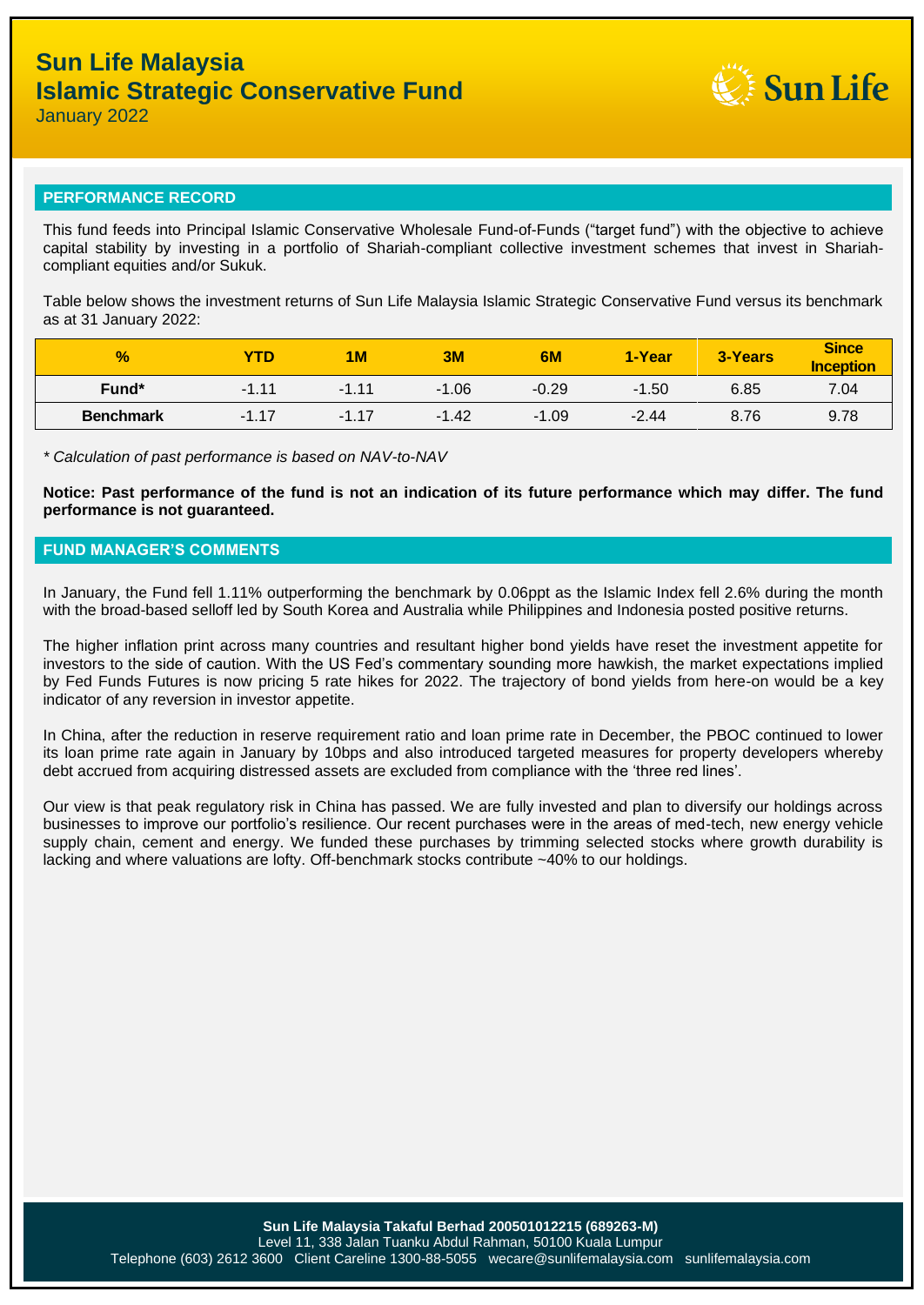

**RISKS**

All investment carries some form of risks. The potential key risks include but are not limited to the following:

| <b>Market risk</b>                                      | Market risk refers to the possibility that an investment will lose value because of a general<br>decline in financial markets, due to economic, political and/or other factors, which will result in<br>a decline in the target fund's NAV.                                                                                                                                                                                                                                                                                                                                                                                                                                                                                                                                                                                                                                                                                                    |
|---------------------------------------------------------|------------------------------------------------------------------------------------------------------------------------------------------------------------------------------------------------------------------------------------------------------------------------------------------------------------------------------------------------------------------------------------------------------------------------------------------------------------------------------------------------------------------------------------------------------------------------------------------------------------------------------------------------------------------------------------------------------------------------------------------------------------------------------------------------------------------------------------------------------------------------------------------------------------------------------------------------|
| <b>Inflation risk</b>                                   | This is the risk that your investment in the target fund may not grow or generate income at a<br>rate that keeps pace with inflation. This would reduce your purchasing power even though the<br>value of the investment in monetary terms has increased.                                                                                                                                                                                                                                                                                                                                                                                                                                                                                                                                                                                                                                                                                      |
| <b>Manager's risk</b>                                   | This risk refers to the day-to-day management of the target fund by the manager which will<br>impact the performance of the fund. For example, investment decisions undertaken by<br>Principal, as a result of an incorrect view of the market or any non-compliance with internal<br>policies, investment mandate, the deed, relevant law or guidelines due to factors such as<br>human error or weaknesses in operational process and systems, may adversely affect the<br>performance of the target fund.                                                                                                                                                                                                                                                                                                                                                                                                                                   |
| <b>Reclassification of</b><br>Shariah status risk       | This risk refers to the risk that the currently held Shariah-compliant securities in the target<br>fund may be reclassified as Shariah non-compliant in the periodic review of the securities by<br>the Shariah Advisory Council of the Securities Commission Malaysia (SACSC), Shariah<br>adviser of the issuer, the Shariah Adviser or the Shariah boards of the relevant Islamic<br>indices. If this occurs, Principal will take the necessary steps to dispose of such securities.<br>There may be opportunity loss to the target fund due to the target fund not being allowed to<br>retain the excess gains derived from the disposal of the Shariah non-compliant securities. In<br>the event that the Shariah non-compliant securities are disposed of at a price lower than the<br>investment cost, it may adversely affect the value of the target fund. Thus, it may cause the<br>NAV of the target fund or price of units to fall. |
| <b>Risk associated with</b><br>investing in Islamic CIS | Since the target fund will invest entirely into Islamic CIS, there is a risk of concentration into<br>Islamic CIS, in which the Islamic CIS's management company has absolute discretion over<br>the Islamic CIS's investment technique and knowledge, operational controls and<br>management. In the event of mismanagement of the Islamic CIS and/or the management<br>company, the NAV of the target fund, which invests into those Islamic CIS would be affected<br>negatively. Should the situation arise, Principal will seek for another Islamic CIS that is<br>consistent with the objective of the target fund.                                                                                                                                                                                                                                                                                                                       |
| <b>Country risk</b>                                     | The target fund may invest into Islamic CIS which can be domiciled in various countries.<br>Therefore, the target fund will be subjected to risks specific to the countries in which the<br>Islamic CIS are domiciled. Such risks include adverse changes in economic fundamentals,<br>social and political stability, laws and regulations and foreign investments policies. These<br>factors may have an adverse impact on the price of the Islamic CIS, which will depress the<br>Islamic CIS's NAV growth, and consequently depress the target fund's NAV growth.                                                                                                                                                                                                                                                                                                                                                                          |